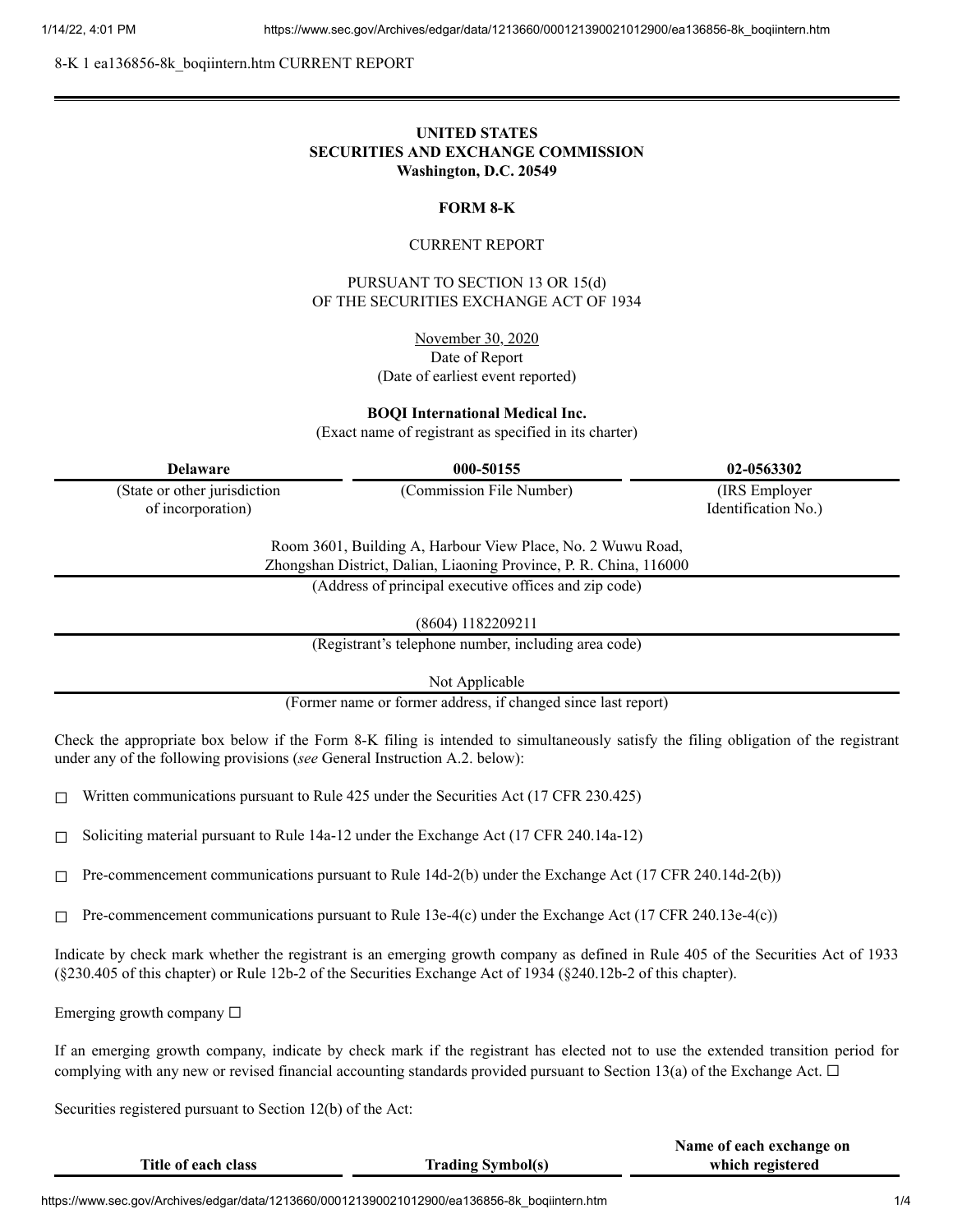Common stock, \$0.001 par value BIMI BIMI The NASDAQ Capital Market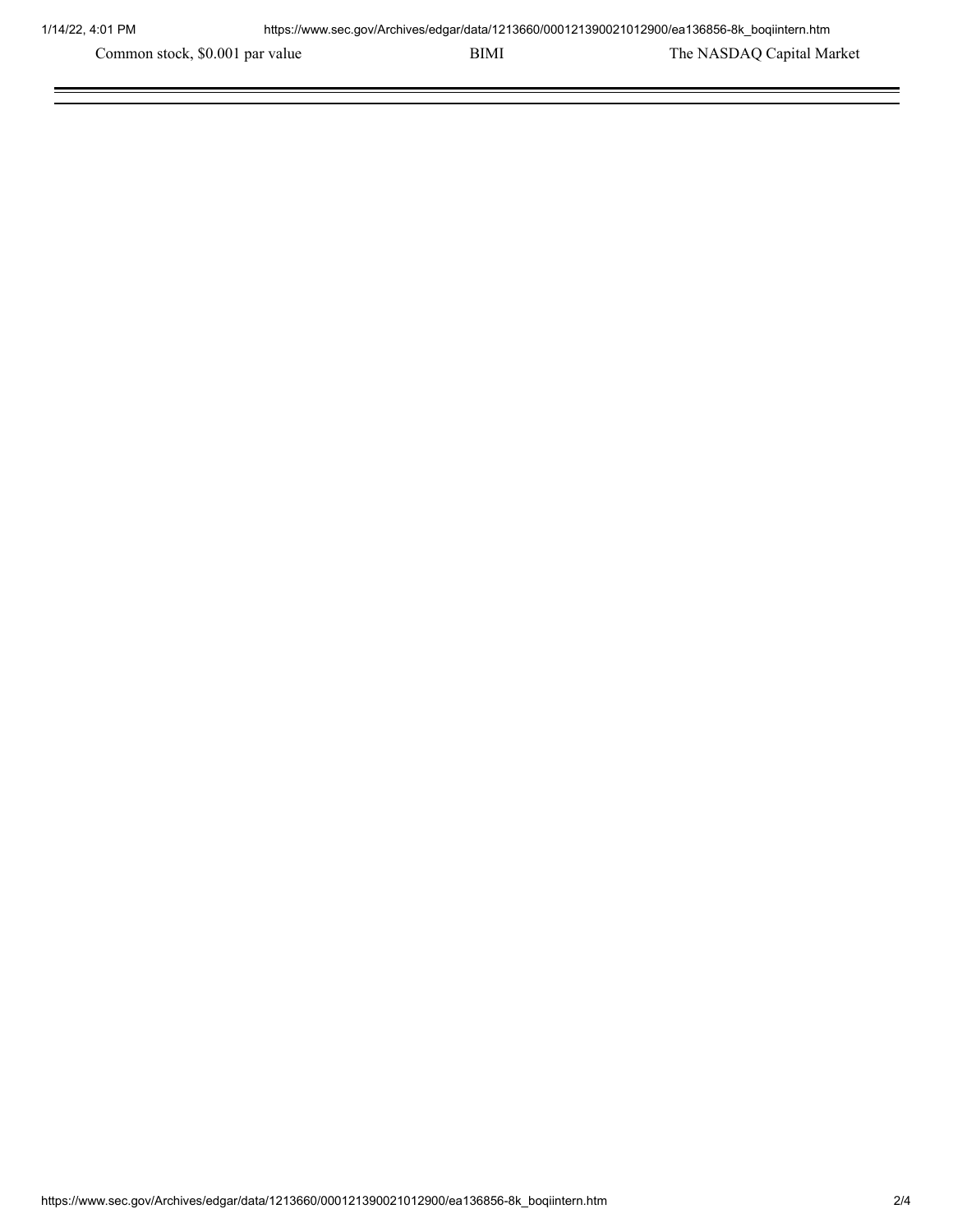#### **Section 2 – Financial Information**

## **Item 2.01. Completion of Acquisition or Disposition of Assets.**

As previously disclosed on February 1, 2020, the Registrant entered into a stock purchase agreement (the "Guanzan SPA") to acquire Chongqing Guanzan Technology Co., Ltd. ("Guanzan"). Pursuant to the Guanzan SPA, the Registrant agreed to purchase all the issued and outstanding equity interests in Guanzan (the "Guanzan Shares") for RMB 100,000,000 (approximately \$14,285,714), to be paid by the issuance of 950,000 shares of the common stock of the Company (the "Common Stock") and the payment of RMB 80,000,000 in cash (the "Guanzan Cash Consideration"). The transaction closed on March 18, 2020 at which time 950,000 shares of Common Stock were issued to the seller. The Guanzan Cash Consideration, which is subject to post-closing adjustments based on the performance of Guanzan in the years ending December 31, 2020 and 2021, was scheduled to be paid pursuant to a post-closing payment schedule.

On November 20, 2020, the parties to the Guanzan SPA entered into a Prepayment and Amendment Agreement (the "Prepayment Agreement") for the prepayment of a portion of the Guanzan Cash consideration in the amount of RMB 20,000,000 (the "Prepayment"), in the form of shares of Common Stock valued at \$3.00 per share, in light of Guanzan's performance during the period from March 18, 2020 to September 30, 2020. On November 30, 2020, 1,000,000 shares of Common Stock were issued to the seller as the Prepayment.

As previously disclosed on December 15, 2020, the Registrant entered into a stock purchase agreement (the "Zhongshan SPA") to acquire Chaohu Zhongshan Minimally Invasive Hospital ("Zhongshan"). Pursuant to the Zhongshan SPA, the Registrant agreed to purchase all the issued and outstanding equity interests in Zhongshan (the "Zhongshan Shares") for RMB 120,000,000 (approximately \$18,348,623), to be paid by the issuance of 2,000,000 shares of Common Stock and the payment of RMB 80,000,000 in cash. The transaction closed on February 5, 2021. At closing, RMB 40,000,000 (approximately US\$6,116,207) was paid to the seller in cash when 100% of the Zhongshan Shares were transferred to the Registrant.

Pursuant to the Zhongshan SPA, 2,000,000 shares of Common Stock valued at RMB 40,000,000 (approximately US\$6,116,207) was to be delivered within 90 days of the closing as part of the post-closing consideration. The balance of the purchase price in the amount of RMB 40,000,000 (approximately US\$6,116,207) is subject to post-closing adjustments based on the performance of Zhongshan in 2021 and 2022. On February 12, 2021, 2,000,000 shares of Common Stock were issued to the seller as part of the post-closing consideration.

The foregoing description is qualified in its entirety by reference to the full text of the Guanzan SPA, the Prepayment Agreement and the Zhongshan SPA, which were filed as, Exhibit 4.1 to the Registrant's Current Report on Form 8-K dated February 3, 2020, Exhibit 4.1 to the Registrant's Current Report on Form 8-K dated November 24, 2020 and Exhibit 4.1 to the Registrant's Current Report on Form 8-K dated December 16, 2020, respectively, and are incorporated in this Report by reference.

# **Item 3.02 Unregistered Sale of Equity Securities.**

The information required to be reported under this Item is incorporated by reference to Item 2.01 of this Current Report on Form 8-K.

The information in this Current Report on Form 8-K may contain forward-looking statements based on management's current expectations and projections, which are intended to qualify for the safe harbor of Section 27A of the Securities Act of 1933, as amended, and Section 21E of the Securities Exchange Act of 1934, as amended. The statements contained herein that are not historical facts are considered "forward-looking statements." Such forward-looking statements may be identified by, among other things, the use of forward-looking terminology such as "believes," "expects," "may," "will," "should," or "anticipates" or the negative thereof or other variations thereon or comparable terminology, or by discussions of strategy that involve risks and uncertainties. In particular, statements regarding the efficacy of investment in research and development are examples of such forward-looking statements. The forward-looking statements include risks and uncertainties, including, but not limited to, the effect of political, economic, and market conditions and geopolitical events, including the current COVID-19 global crisis; legislative and regulatory changes that affect our business; the availability of funds and working capital; the actions and initiatives of current and potential competitors; investor sentiment; and our reputation. The Registrant does not undertake any responsibility to publicly release any revisions to these forwardlooking statements to take into account events or circumstances that occur after the date of this report. Additionally, the Registrant does not undertake any responsibility to update you on the occurrence of any unanticipated events, which may cause actual results to differ from those expressed or implied by any forward-looking statements. The factors discussed herein are expressed from time to time in the Registrant's filings with the Securities and Exchange Commission available at http://www.sec.gov.